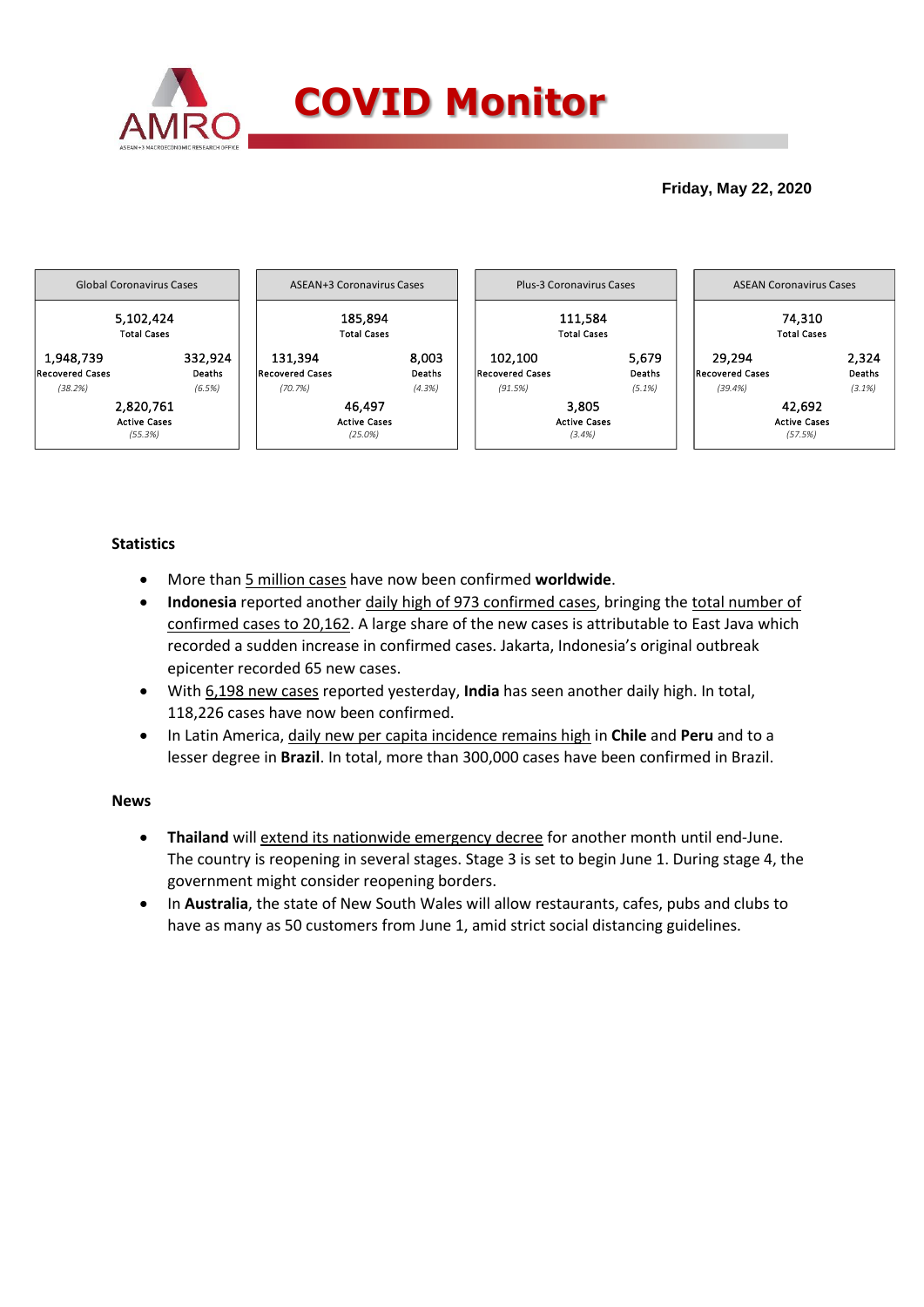

#### Overview of Confirmed COVID-19 Cases

Data as of 21/5/2020

| Rate $(\%)^2$<br>Cases<br>Population<br>$(7$ -day avg) <sup>1</sup><br>Cases<br><b>Deaths</b><br><b>Deaths</b><br>Rate (%)<br>Cases<br>per 1M Pop.<br>Cases<br>Recovered<br>Cases<br>5,102,424<br>105,952<br>6,972<br>332,924<br>4,809<br>1,948,739<br>2,820,761<br>Global<br>2.1<br>6.5<br>38.2<br>ASEAN+3<br>185,894<br>1,765<br>173<br>1.0<br>8,003<br>50<br>4.3<br>131,394<br>70.7<br>46,497<br>77<br>9<br>Plus-3<br>111,584<br>65<br>0.1<br>5,679<br>5.1<br>102,100<br>91.5<br>3,805<br>1,688<br>108<br>2.3<br>3.1<br>29,294<br>ASEAN<br>74,310<br>2,324<br>41<br>39.4<br>42,692<br>59<br>82,963<br>$\mathsf 0$<br>0.0<br>$\mathsf 0$<br>0.0<br>4,634<br>$\mathsf 0$<br>5.6<br>78,241<br>94.3<br>88<br>China<br>$\pmb{0}$<br>$\pmb{0}$<br>1,055<br>138<br>0.0<br>0.0<br>$\mathbf 0$<br>0.4<br>1,025<br>97.2<br>26<br>Hong Kong, China<br>4<br>57<br>57<br>0.5<br>777<br>9<br>12,672<br>2,975<br>16,424<br>131<br>0.3<br>77.2<br>Japan<br>4.7<br>8<br>0.2<br>214<br>20<br>0.4<br>264<br>$\mathbf 0$<br>2.4<br>91.2<br>716<br>Korea<br>11,142<br>10,162<br>75<br>3.6<br>280<br>Indonesia<br>20,162<br>973<br>5.1<br>1,278<br>36<br>6.3<br>4,838<br>24.0<br>14,046<br>$\mathbf 0$<br>7,059<br>212<br>50<br>1.5<br>19<br>0.7<br>1.6<br>5,796<br>82.1<br>1,149<br>Malaysia<br>114<br>122<br>1.9<br>$-66$<br>Philippines<br>13,434<br>213<br>1.6<br>846<br>$\overline{4}$<br>6.3<br>3,000<br>22.3<br>9,588<br>23<br>$1\,$<br>29,812<br>5,228<br>448<br>78.6<br>$-122$<br>1.5<br>0.1<br>12,117<br>40.6<br>17,672<br>Singapore<br>45<br>0.0<br>$\overline{2}$<br>0.1<br>56<br>$\mathbf 0$<br>2,897<br>95.4<br>Thailand<br>3,037<br>3<br>1.8<br>84<br>313<br>$\pmb{0}$<br>0.0<br>$\mathsf 0$<br>0.0<br>$\mathbf 1$<br>$\pmb{0}$<br>0.7<br>96.5<br>Brunei Darussalam<br>141<br>136<br>$\overline{\mathbf{4}}$<br>$\mathbf 0$<br>$\pmb{0}$<br>123<br>$\overline{7}$<br>$\mathbf 1$<br>0.1<br>$\mathbf 1$<br>0.0<br>122<br>99.2<br>$\,1\,$<br>Cambodia<br>0.8<br>M<br>19<br>3<br>$\pmb{0}$<br>0.0<br>0<br>0.0<br>$\mathbf 0$<br>$\mathbf 0$<br>14<br>5<br>Lao PDR<br>0.0<br>73.7<br>6<br>$\mathbf 0$<br>85<br>199<br>$\pmb{0}$<br>0.0<br>-6<br>0.0<br>108<br>54.3<br>Myanmar<br>$\overline{4}$<br>3.0<br>58<br>324<br>$\overline{3}$<br>$\mathbf 0$<br>0.0<br>$\mathbf 0$<br>0.0<br>$\mathbf 0$<br>$\mathbf 0$<br>0.0<br>82.1<br>266<br>Vietnam<br>56,235<br>60<br>36<br>Belgium<br>252<br>21.9<br>0.5<br>9,186<br>32,061<br>4,883<br>16.3<br>14,988<br>26.7<br>3.9<br>$-3,021$<br>181,951<br>251<br>0.1<br>28,218<br>83<br>15.5<br>62,216<br>34.2<br>91,517<br>2,800<br>France<br>6.6<br>59<br>179,021<br>2,157<br>548<br>$-147$<br>0.3<br>8,203<br>4.6<br>158,087<br>88.3<br>12,731<br>Germany<br>228,006<br>3,785<br>642<br>10.7<br>$-23$<br>0.3<br>32,486<br>156<br>59.0<br>60,960<br>14.2<br>134,560<br>Italy<br>44,700<br>14.6<br>55<br>27<br>Netherlands<br>2,587<br>253<br>0.6<br>5,775<br>12.9<br>÷,<br>236,899<br>5,055<br>482<br>10.3<br>$-36$<br>0.2<br>27,940<br>52<br>150,376<br>63.5<br>53,521<br>Spain<br>11.8<br>Switzerland<br>30,694<br>36<br>4.2<br>0.1<br>1,898<br>6<br>27,900<br>90.9<br>896<br>3,550<br>$-4$<br>6.2<br>488<br><b>United Kingdom</b><br>250,908<br>3,731<br>1,289<br>19.2<br>0.5<br>36,042<br>338<br>14.4<br>$\sim$<br>87.6<br>Brazil<br>310,087<br>1,467<br>18,508<br>$-1,186$<br>20,047<br>1,188<br>6.5<br>125,960<br>164,080<br>6.3<br>40.6<br>82,742<br>30.9<br>85<br>Canada<br>2,188<br>1,167<br>6,267<br>117<br>7.6<br>41,731<br>50.4<br>34,744<br>1.4<br>$-74$<br>57,581<br>2,959<br>3,964<br>203.7<br>7.4<br>589<br>45<br>1.0<br>23,992<br>41.7<br>33,000<br>Chile<br>59,567<br>469<br>2,973<br>23.4<br>725<br>5.3<br>40,152<br>12,905<br>6,510<br>420<br>10.9<br>67.4<br>Mexico<br>108,769<br>4,749<br>144.7<br>212<br>Peru<br>4.6<br>3,148<br>124<br>2.9<br>43,587<br>40.1<br>62,034<br>3,314<br>76.2<br>US<br>25,235<br>2,011<br>94,563<br>1,262<br>6.0<br>19.0<br>1,180,997<br>1,573,978<br>4,754<br>1.6<br>298,418<br>7,095<br>273<br>0.5<br>5<br>6,478<br>91.3<br>516<br>Australia<br>14<br>0.2<br>101<br>$\mathbf{1}$<br>1.4<br>645<br>India<br>118,226<br>86<br>6,198<br>4.5<br>5.5<br>3,584<br>150<br>48,553<br>66,089<br>3.0<br>41.1<br>28.4<br>46<br>7,249<br>129,341<br>1,537<br>2,392<br>1.9<br>66<br>5.6<br>100,564<br>77.8<br>21,528<br>Iran<br>2.9<br>317,554<br>2,166<br>8,849<br>60.4<br>85<br>3,099<br>92,681<br>29.2<br>221,774<br>Russia<br>127<br>1.0<br>Saudi Arabia<br>65,077<br>72.8<br>$-159$<br>4.0<br>351<br>12<br>36,040<br>55.4<br>28,686<br>1,872<br>2,532<br>0.5<br>$-11$<br>4,249<br>27<br>153,548<br>1,827<br>961<br>11.4<br>0.6<br>2.8<br>114,990<br>74.9<br>34,309<br>Turkey | Economy | <b>Total</b> | Cases per 1M | <b>New</b> | <b>New Cases</b> | <b>New Cases</b> | ∆New | ∆% New | <b>Total</b> | <b>New</b> | <b>Fatality</b> | <b>Total</b> | <b>Recovery</b> | <b>Active</b> |
|---------------------------------------------------------------------------------------------------------------------------------------------------------------------------------------------------------------------------------------------------------------------------------------------------------------------------------------------------------------------------------------------------------------------------------------------------------------------------------------------------------------------------------------------------------------------------------------------------------------------------------------------------------------------------------------------------------------------------------------------------------------------------------------------------------------------------------------------------------------------------------------------------------------------------------------------------------------------------------------------------------------------------------------------------------------------------------------------------------------------------------------------------------------------------------------------------------------------------------------------------------------------------------------------------------------------------------------------------------------------------------------------------------------------------------------------------------------------------------------------------------------------------------------------------------------------------------------------------------------------------------------------------------------------------------------------------------------------------------------------------------------------------------------------------------------------------------------------------------------------------------------------------------------------------------------------------------------------------------------------------------------------------------------------------------------------------------------------------------------------------------------------------------------------------------------------------------------------------------------------------------------------------------------------------------------------------------------------------------------------------------------------------------------------------------------------------------------------------------------------------------------------------------------------------------------------------------------------------------------------------------------------------------------------------------------------------------------------------------------------------------------------------------------------------------------------------------------------------------------------------------------------------------------------------------------------------------------------------------------------------------------------------------------------------------------------------------------------------------------------------------------------------------------------------------------------------------------------------------------------------------------------------------------------------------------------------------------------------------------------------------------------------------------------------------------------------------------------------------------------------------------------------------------------------------------------------------------------------------------------------------------------------------------------------------------------------------------------------------------------------------------------------------------------------------------------------------------------------------------------------------------------------------------------------------------------------------------------------------------------------------------------------------------------------------------------------------------------------------------------------------------------------------------------------------------------------------------------------------------------------------------------------------------------------------------------------------------------------------------------------------------------------------------------------------------------------------------------------------------------------------------------------------------------------------------------------------------------------------------------------------------------------------|---------|--------------|--------------|------------|------------------|------------------|------|--------|--------------|------------|-----------------|--------------|-----------------|---------------|
|                                                                                                                                                                                                                                                                                                                                                                                                                                                                                                                                                                                                                                                                                                                                                                                                                                                                                                                                                                                                                                                                                                                                                                                                                                                                                                                                                                                                                                                                                                                                                                                                                                                                                                                                                                                                                                                                                                                                                                                                                                                                                                                                                                                                                                                                                                                                                                                                                                                                                                                                                                                                                                                                                                                                                                                                                                                                                                                                                                                                                                                                                                                                                                                                                                                                                                                                                                                                                                                                                                                                                                                                                                                                                                                                                                                                                                                                                                                                                                                                                                                                                                                                                                                                                                                                                                                                                                                                                                                                                                                                                                                                                                                         |         |              |              |            |                  |                  |      |        |              |            |                 |              |                 |               |
|                                                                                                                                                                                                                                                                                                                                                                                                                                                                                                                                                                                                                                                                                                                                                                                                                                                                                                                                                                                                                                                                                                                                                                                                                                                                                                                                                                                                                                                                                                                                                                                                                                                                                                                                                                                                                                                                                                                                                                                                                                                                                                                                                                                                                                                                                                                                                                                                                                                                                                                                                                                                                                                                                                                                                                                                                                                                                                                                                                                                                                                                                                                                                                                                                                                                                                                                                                                                                                                                                                                                                                                                                                                                                                                                                                                                                                                                                                                                                                                                                                                                                                                                                                                                                                                                                                                                                                                                                                                                                                                                                                                                                                                         |         |              |              |            |                  |                  |      |        |              |            |                 |              |                 |               |
|                                                                                                                                                                                                                                                                                                                                                                                                                                                                                                                                                                                                                                                                                                                                                                                                                                                                                                                                                                                                                                                                                                                                                                                                                                                                                                                                                                                                                                                                                                                                                                                                                                                                                                                                                                                                                                                                                                                                                                                                                                                                                                                                                                                                                                                                                                                                                                                                                                                                                                                                                                                                                                                                                                                                                                                                                                                                                                                                                                                                                                                                                                                                                                                                                                                                                                                                                                                                                                                                                                                                                                                                                                                                                                                                                                                                                                                                                                                                                                                                                                                                                                                                                                                                                                                                                                                                                                                                                                                                                                                                                                                                                                                         |         |              |              |            |                  |                  |      |        |              |            |                 |              |                 |               |
|                                                                                                                                                                                                                                                                                                                                                                                                                                                                                                                                                                                                                                                                                                                                                                                                                                                                                                                                                                                                                                                                                                                                                                                                                                                                                                                                                                                                                                                                                                                                                                                                                                                                                                                                                                                                                                                                                                                                                                                                                                                                                                                                                                                                                                                                                                                                                                                                                                                                                                                                                                                                                                                                                                                                                                                                                                                                                                                                                                                                                                                                                                                                                                                                                                                                                                                                                                                                                                                                                                                                                                                                                                                                                                                                                                                                                                                                                                                                                                                                                                                                                                                                                                                                                                                                                                                                                                                                                                                                                                                                                                                                                                                         |         |              |              |            |                  |                  |      |        |              |            |                 |              |                 |               |
|                                                                                                                                                                                                                                                                                                                                                                                                                                                                                                                                                                                                                                                                                                                                                                                                                                                                                                                                                                                                                                                                                                                                                                                                                                                                                                                                                                                                                                                                                                                                                                                                                                                                                                                                                                                                                                                                                                                                                                                                                                                                                                                                                                                                                                                                                                                                                                                                                                                                                                                                                                                                                                                                                                                                                                                                                                                                                                                                                                                                                                                                                                                                                                                                                                                                                                                                                                                                                                                                                                                                                                                                                                                                                                                                                                                                                                                                                                                                                                                                                                                                                                                                                                                                                                                                                                                                                                                                                                                                                                                                                                                                                                                         |         |              |              |            |                  |                  |      |        |              |            |                 |              |                 |               |
|                                                                                                                                                                                                                                                                                                                                                                                                                                                                                                                                                                                                                                                                                                                                                                                                                                                                                                                                                                                                                                                                                                                                                                                                                                                                                                                                                                                                                                                                                                                                                                                                                                                                                                                                                                                                                                                                                                                                                                                                                                                                                                                                                                                                                                                                                                                                                                                                                                                                                                                                                                                                                                                                                                                                                                                                                                                                                                                                                                                                                                                                                                                                                                                                                                                                                                                                                                                                                                                                                                                                                                                                                                                                                                                                                                                                                                                                                                                                                                                                                                                                                                                                                                                                                                                                                                                                                                                                                                                                                                                                                                                                                                                         |         |              |              |            |                  |                  |      |        |              |            |                 |              |                 |               |
|                                                                                                                                                                                                                                                                                                                                                                                                                                                                                                                                                                                                                                                                                                                                                                                                                                                                                                                                                                                                                                                                                                                                                                                                                                                                                                                                                                                                                                                                                                                                                                                                                                                                                                                                                                                                                                                                                                                                                                                                                                                                                                                                                                                                                                                                                                                                                                                                                                                                                                                                                                                                                                                                                                                                                                                                                                                                                                                                                                                                                                                                                                                                                                                                                                                                                                                                                                                                                                                                                                                                                                                                                                                                                                                                                                                                                                                                                                                                                                                                                                                                                                                                                                                                                                                                                                                                                                                                                                                                                                                                                                                                                                                         |         |              |              |            |                  |                  |      |        |              |            |                 |              |                 |               |
|                                                                                                                                                                                                                                                                                                                                                                                                                                                                                                                                                                                                                                                                                                                                                                                                                                                                                                                                                                                                                                                                                                                                                                                                                                                                                                                                                                                                                                                                                                                                                                                                                                                                                                                                                                                                                                                                                                                                                                                                                                                                                                                                                                                                                                                                                                                                                                                                                                                                                                                                                                                                                                                                                                                                                                                                                                                                                                                                                                                                                                                                                                                                                                                                                                                                                                                                                                                                                                                                                                                                                                                                                                                                                                                                                                                                                                                                                                                                                                                                                                                                                                                                                                                                                                                                                                                                                                                                                                                                                                                                                                                                                                                         |         |              |              |            |                  |                  |      |        |              |            |                 |              |                 |               |
|                                                                                                                                                                                                                                                                                                                                                                                                                                                                                                                                                                                                                                                                                                                                                                                                                                                                                                                                                                                                                                                                                                                                                                                                                                                                                                                                                                                                                                                                                                                                                                                                                                                                                                                                                                                                                                                                                                                                                                                                                                                                                                                                                                                                                                                                                                                                                                                                                                                                                                                                                                                                                                                                                                                                                                                                                                                                                                                                                                                                                                                                                                                                                                                                                                                                                                                                                                                                                                                                                                                                                                                                                                                                                                                                                                                                                                                                                                                                                                                                                                                                                                                                                                                                                                                                                                                                                                                                                                                                                                                                                                                                                                                         |         |              |              |            |                  |                  |      |        |              |            |                 |              |                 |               |
|                                                                                                                                                                                                                                                                                                                                                                                                                                                                                                                                                                                                                                                                                                                                                                                                                                                                                                                                                                                                                                                                                                                                                                                                                                                                                                                                                                                                                                                                                                                                                                                                                                                                                                                                                                                                                                                                                                                                                                                                                                                                                                                                                                                                                                                                                                                                                                                                                                                                                                                                                                                                                                                                                                                                                                                                                                                                                                                                                                                                                                                                                                                                                                                                                                                                                                                                                                                                                                                                                                                                                                                                                                                                                                                                                                                                                                                                                                                                                                                                                                                                                                                                                                                                                                                                                                                                                                                                                                                                                                                                                                                                                                                         |         |              |              |            |                  |                  |      |        |              |            |                 |              |                 |               |
|                                                                                                                                                                                                                                                                                                                                                                                                                                                                                                                                                                                                                                                                                                                                                                                                                                                                                                                                                                                                                                                                                                                                                                                                                                                                                                                                                                                                                                                                                                                                                                                                                                                                                                                                                                                                                                                                                                                                                                                                                                                                                                                                                                                                                                                                                                                                                                                                                                                                                                                                                                                                                                                                                                                                                                                                                                                                                                                                                                                                                                                                                                                                                                                                                                                                                                                                                                                                                                                                                                                                                                                                                                                                                                                                                                                                                                                                                                                                                                                                                                                                                                                                                                                                                                                                                                                                                                                                                                                                                                                                                                                                                                                         |         |              |              |            |                  |                  |      |        |              |            |                 |              |                 |               |
|                                                                                                                                                                                                                                                                                                                                                                                                                                                                                                                                                                                                                                                                                                                                                                                                                                                                                                                                                                                                                                                                                                                                                                                                                                                                                                                                                                                                                                                                                                                                                                                                                                                                                                                                                                                                                                                                                                                                                                                                                                                                                                                                                                                                                                                                                                                                                                                                                                                                                                                                                                                                                                                                                                                                                                                                                                                                                                                                                                                                                                                                                                                                                                                                                                                                                                                                                                                                                                                                                                                                                                                                                                                                                                                                                                                                                                                                                                                                                                                                                                                                                                                                                                                                                                                                                                                                                                                                                                                                                                                                                                                                                                                         |         |              |              |            |                  |                  |      |        |              |            |                 |              |                 |               |
|                                                                                                                                                                                                                                                                                                                                                                                                                                                                                                                                                                                                                                                                                                                                                                                                                                                                                                                                                                                                                                                                                                                                                                                                                                                                                                                                                                                                                                                                                                                                                                                                                                                                                                                                                                                                                                                                                                                                                                                                                                                                                                                                                                                                                                                                                                                                                                                                                                                                                                                                                                                                                                                                                                                                                                                                                                                                                                                                                                                                                                                                                                                                                                                                                                                                                                                                                                                                                                                                                                                                                                                                                                                                                                                                                                                                                                                                                                                                                                                                                                                                                                                                                                                                                                                                                                                                                                                                                                                                                                                                                                                                                                                         |         |              |              |            |                  |                  |      |        |              |            |                 |              |                 |               |
|                                                                                                                                                                                                                                                                                                                                                                                                                                                                                                                                                                                                                                                                                                                                                                                                                                                                                                                                                                                                                                                                                                                                                                                                                                                                                                                                                                                                                                                                                                                                                                                                                                                                                                                                                                                                                                                                                                                                                                                                                                                                                                                                                                                                                                                                                                                                                                                                                                                                                                                                                                                                                                                                                                                                                                                                                                                                                                                                                                                                                                                                                                                                                                                                                                                                                                                                                                                                                                                                                                                                                                                                                                                                                                                                                                                                                                                                                                                                                                                                                                                                                                                                                                                                                                                                                                                                                                                                                                                                                                                                                                                                                                                         |         |              |              |            |                  |                  |      |        |              |            |                 |              |                 |               |
|                                                                                                                                                                                                                                                                                                                                                                                                                                                                                                                                                                                                                                                                                                                                                                                                                                                                                                                                                                                                                                                                                                                                                                                                                                                                                                                                                                                                                                                                                                                                                                                                                                                                                                                                                                                                                                                                                                                                                                                                                                                                                                                                                                                                                                                                                                                                                                                                                                                                                                                                                                                                                                                                                                                                                                                                                                                                                                                                                                                                                                                                                                                                                                                                                                                                                                                                                                                                                                                                                                                                                                                                                                                                                                                                                                                                                                                                                                                                                                                                                                                                                                                                                                                                                                                                                                                                                                                                                                                                                                                                                                                                                                                         |         |              |              |            |                  |                  |      |        |              |            |                 |              |                 |               |
|                                                                                                                                                                                                                                                                                                                                                                                                                                                                                                                                                                                                                                                                                                                                                                                                                                                                                                                                                                                                                                                                                                                                                                                                                                                                                                                                                                                                                                                                                                                                                                                                                                                                                                                                                                                                                                                                                                                                                                                                                                                                                                                                                                                                                                                                                                                                                                                                                                                                                                                                                                                                                                                                                                                                                                                                                                                                                                                                                                                                                                                                                                                                                                                                                                                                                                                                                                                                                                                                                                                                                                                                                                                                                                                                                                                                                                                                                                                                                                                                                                                                                                                                                                                                                                                                                                                                                                                                                                                                                                                                                                                                                                                         |         |              |              |            |                  |                  |      |        |              |            |                 |              |                 |               |
|                                                                                                                                                                                                                                                                                                                                                                                                                                                                                                                                                                                                                                                                                                                                                                                                                                                                                                                                                                                                                                                                                                                                                                                                                                                                                                                                                                                                                                                                                                                                                                                                                                                                                                                                                                                                                                                                                                                                                                                                                                                                                                                                                                                                                                                                                                                                                                                                                                                                                                                                                                                                                                                                                                                                                                                                                                                                                                                                                                                                                                                                                                                                                                                                                                                                                                                                                                                                                                                                                                                                                                                                                                                                                                                                                                                                                                                                                                                                                                                                                                                                                                                                                                                                                                                                                                                                                                                                                                                                                                                                                                                                                                                         |         |              |              |            |                  |                  |      |        |              |            |                 |              |                 |               |
|                                                                                                                                                                                                                                                                                                                                                                                                                                                                                                                                                                                                                                                                                                                                                                                                                                                                                                                                                                                                                                                                                                                                                                                                                                                                                                                                                                                                                                                                                                                                                                                                                                                                                                                                                                                                                                                                                                                                                                                                                                                                                                                                                                                                                                                                                                                                                                                                                                                                                                                                                                                                                                                                                                                                                                                                                                                                                                                                                                                                                                                                                                                                                                                                                                                                                                                                                                                                                                                                                                                                                                                                                                                                                                                                                                                                                                                                                                                                                                                                                                                                                                                                                                                                                                                                                                                                                                                                                                                                                                                                                                                                                                                         |         |              |              |            |                  |                  |      |        |              |            |                 |              |                 |               |
|                                                                                                                                                                                                                                                                                                                                                                                                                                                                                                                                                                                                                                                                                                                                                                                                                                                                                                                                                                                                                                                                                                                                                                                                                                                                                                                                                                                                                                                                                                                                                                                                                                                                                                                                                                                                                                                                                                                                                                                                                                                                                                                                                                                                                                                                                                                                                                                                                                                                                                                                                                                                                                                                                                                                                                                                                                                                                                                                                                                                                                                                                                                                                                                                                                                                                                                                                                                                                                                                                                                                                                                                                                                                                                                                                                                                                                                                                                                                                                                                                                                                                                                                                                                                                                                                                                                                                                                                                                                                                                                                                                                                                                                         |         |              |              |            |                  |                  |      |        |              |            |                 |              |                 |               |
|                                                                                                                                                                                                                                                                                                                                                                                                                                                                                                                                                                                                                                                                                                                                                                                                                                                                                                                                                                                                                                                                                                                                                                                                                                                                                                                                                                                                                                                                                                                                                                                                                                                                                                                                                                                                                                                                                                                                                                                                                                                                                                                                                                                                                                                                                                                                                                                                                                                                                                                                                                                                                                                                                                                                                                                                                                                                                                                                                                                                                                                                                                                                                                                                                                                                                                                                                                                                                                                                                                                                                                                                                                                                                                                                                                                                                                                                                                                                                                                                                                                                                                                                                                                                                                                                                                                                                                                                                                                                                                                                                                                                                                                         |         |              |              |            |                  |                  |      |        |              |            |                 |              |                 |               |
|                                                                                                                                                                                                                                                                                                                                                                                                                                                                                                                                                                                                                                                                                                                                                                                                                                                                                                                                                                                                                                                                                                                                                                                                                                                                                                                                                                                                                                                                                                                                                                                                                                                                                                                                                                                                                                                                                                                                                                                                                                                                                                                                                                                                                                                                                                                                                                                                                                                                                                                                                                                                                                                                                                                                                                                                                                                                                                                                                                                                                                                                                                                                                                                                                                                                                                                                                                                                                                                                                                                                                                                                                                                                                                                                                                                                                                                                                                                                                                                                                                                                                                                                                                                                                                                                                                                                                                                                                                                                                                                                                                                                                                                         |         |              |              |            |                  |                  |      |        |              |            |                 |              |                 |               |
|                                                                                                                                                                                                                                                                                                                                                                                                                                                                                                                                                                                                                                                                                                                                                                                                                                                                                                                                                                                                                                                                                                                                                                                                                                                                                                                                                                                                                                                                                                                                                                                                                                                                                                                                                                                                                                                                                                                                                                                                                                                                                                                                                                                                                                                                                                                                                                                                                                                                                                                                                                                                                                                                                                                                                                                                                                                                                                                                                                                                                                                                                                                                                                                                                                                                                                                                                                                                                                                                                                                                                                                                                                                                                                                                                                                                                                                                                                                                                                                                                                                                                                                                                                                                                                                                                                                                                                                                                                                                                                                                                                                                                                                         |         |              |              |            |                  |                  |      |        |              |            |                 |              |                 |               |
|                                                                                                                                                                                                                                                                                                                                                                                                                                                                                                                                                                                                                                                                                                                                                                                                                                                                                                                                                                                                                                                                                                                                                                                                                                                                                                                                                                                                                                                                                                                                                                                                                                                                                                                                                                                                                                                                                                                                                                                                                                                                                                                                                                                                                                                                                                                                                                                                                                                                                                                                                                                                                                                                                                                                                                                                                                                                                                                                                                                                                                                                                                                                                                                                                                                                                                                                                                                                                                                                                                                                                                                                                                                                                                                                                                                                                                                                                                                                                                                                                                                                                                                                                                                                                                                                                                                                                                                                                                                                                                                                                                                                                                                         |         |              |              |            |                  |                  |      |        |              |            |                 |              |                 |               |
|                                                                                                                                                                                                                                                                                                                                                                                                                                                                                                                                                                                                                                                                                                                                                                                                                                                                                                                                                                                                                                                                                                                                                                                                                                                                                                                                                                                                                                                                                                                                                                                                                                                                                                                                                                                                                                                                                                                                                                                                                                                                                                                                                                                                                                                                                                                                                                                                                                                                                                                                                                                                                                                                                                                                                                                                                                                                                                                                                                                                                                                                                                                                                                                                                                                                                                                                                                                                                                                                                                                                                                                                                                                                                                                                                                                                                                                                                                                                                                                                                                                                                                                                                                                                                                                                                                                                                                                                                                                                                                                                                                                                                                                         |         |              |              |            |                  |                  |      |        |              |            |                 |              |                 |               |
|                                                                                                                                                                                                                                                                                                                                                                                                                                                                                                                                                                                                                                                                                                                                                                                                                                                                                                                                                                                                                                                                                                                                                                                                                                                                                                                                                                                                                                                                                                                                                                                                                                                                                                                                                                                                                                                                                                                                                                                                                                                                                                                                                                                                                                                                                                                                                                                                                                                                                                                                                                                                                                                                                                                                                                                                                                                                                                                                                                                                                                                                                                                                                                                                                                                                                                                                                                                                                                                                                                                                                                                                                                                                                                                                                                                                                                                                                                                                                                                                                                                                                                                                                                                                                                                                                                                                                                                                                                                                                                                                                                                                                                                         |         |              |              |            |                  |                  |      |        |              |            |                 |              |                 |               |
|                                                                                                                                                                                                                                                                                                                                                                                                                                                                                                                                                                                                                                                                                                                                                                                                                                                                                                                                                                                                                                                                                                                                                                                                                                                                                                                                                                                                                                                                                                                                                                                                                                                                                                                                                                                                                                                                                                                                                                                                                                                                                                                                                                                                                                                                                                                                                                                                                                                                                                                                                                                                                                                                                                                                                                                                                                                                                                                                                                                                                                                                                                                                                                                                                                                                                                                                                                                                                                                                                                                                                                                                                                                                                                                                                                                                                                                                                                                                                                                                                                                                                                                                                                                                                                                                                                                                                                                                                                                                                                                                                                                                                                                         |         |              |              |            |                  |                  |      |        |              |            |                 |              |                 |               |
|                                                                                                                                                                                                                                                                                                                                                                                                                                                                                                                                                                                                                                                                                                                                                                                                                                                                                                                                                                                                                                                                                                                                                                                                                                                                                                                                                                                                                                                                                                                                                                                                                                                                                                                                                                                                                                                                                                                                                                                                                                                                                                                                                                                                                                                                                                                                                                                                                                                                                                                                                                                                                                                                                                                                                                                                                                                                                                                                                                                                                                                                                                                                                                                                                                                                                                                                                                                                                                                                                                                                                                                                                                                                                                                                                                                                                                                                                                                                                                                                                                                                                                                                                                                                                                                                                                                                                                                                                                                                                                                                                                                                                                                         |         |              |              |            |                  |                  |      |        |              |            |                 |              |                 |               |
|                                                                                                                                                                                                                                                                                                                                                                                                                                                                                                                                                                                                                                                                                                                                                                                                                                                                                                                                                                                                                                                                                                                                                                                                                                                                                                                                                                                                                                                                                                                                                                                                                                                                                                                                                                                                                                                                                                                                                                                                                                                                                                                                                                                                                                                                                                                                                                                                                                                                                                                                                                                                                                                                                                                                                                                                                                                                                                                                                                                                                                                                                                                                                                                                                                                                                                                                                                                                                                                                                                                                                                                                                                                                                                                                                                                                                                                                                                                                                                                                                                                                                                                                                                                                                                                                                                                                                                                                                                                                                                                                                                                                                                                         |         |              |              |            |                  |                  |      |        |              |            |                 |              |                 |               |
|                                                                                                                                                                                                                                                                                                                                                                                                                                                                                                                                                                                                                                                                                                                                                                                                                                                                                                                                                                                                                                                                                                                                                                                                                                                                                                                                                                                                                                                                                                                                                                                                                                                                                                                                                                                                                                                                                                                                                                                                                                                                                                                                                                                                                                                                                                                                                                                                                                                                                                                                                                                                                                                                                                                                                                                                                                                                                                                                                                                                                                                                                                                                                                                                                                                                                                                                                                                                                                                                                                                                                                                                                                                                                                                                                                                                                                                                                                                                                                                                                                                                                                                                                                                                                                                                                                                                                                                                                                                                                                                                                                                                                                                         |         |              |              |            |                  |                  |      |        |              |            |                 |              |                 |               |
|                                                                                                                                                                                                                                                                                                                                                                                                                                                                                                                                                                                                                                                                                                                                                                                                                                                                                                                                                                                                                                                                                                                                                                                                                                                                                                                                                                                                                                                                                                                                                                                                                                                                                                                                                                                                                                                                                                                                                                                                                                                                                                                                                                                                                                                                                                                                                                                                                                                                                                                                                                                                                                                                                                                                                                                                                                                                                                                                                                                                                                                                                                                                                                                                                                                                                                                                                                                                                                                                                                                                                                                                                                                                                                                                                                                                                                                                                                                                                                                                                                                                                                                                                                                                                                                                                                                                                                                                                                                                                                                                                                                                                                                         |         |              |              |            |                  |                  |      |        |              |            |                 |              |                 |               |
|                                                                                                                                                                                                                                                                                                                                                                                                                                                                                                                                                                                                                                                                                                                                                                                                                                                                                                                                                                                                                                                                                                                                                                                                                                                                                                                                                                                                                                                                                                                                                                                                                                                                                                                                                                                                                                                                                                                                                                                                                                                                                                                                                                                                                                                                                                                                                                                                                                                                                                                                                                                                                                                                                                                                                                                                                                                                                                                                                                                                                                                                                                                                                                                                                                                                                                                                                                                                                                                                                                                                                                                                                                                                                                                                                                                                                                                                                                                                                                                                                                                                                                                                                                                                                                                                                                                                                                                                                                                                                                                                                                                                                                                         |         |              |              |            |                  |                  |      |        |              |            |                 |              |                 |               |
|                                                                                                                                                                                                                                                                                                                                                                                                                                                                                                                                                                                                                                                                                                                                                                                                                                                                                                                                                                                                                                                                                                                                                                                                                                                                                                                                                                                                                                                                                                                                                                                                                                                                                                                                                                                                                                                                                                                                                                                                                                                                                                                                                                                                                                                                                                                                                                                                                                                                                                                                                                                                                                                                                                                                                                                                                                                                                                                                                                                                                                                                                                                                                                                                                                                                                                                                                                                                                                                                                                                                                                                                                                                                                                                                                                                                                                                                                                                                                                                                                                                                                                                                                                                                                                                                                                                                                                                                                                                                                                                                                                                                                                                         |         |              |              |            |                  |                  |      |        |              |            |                 |              |                 |               |
|                                                                                                                                                                                                                                                                                                                                                                                                                                                                                                                                                                                                                                                                                                                                                                                                                                                                                                                                                                                                                                                                                                                                                                                                                                                                                                                                                                                                                                                                                                                                                                                                                                                                                                                                                                                                                                                                                                                                                                                                                                                                                                                                                                                                                                                                                                                                                                                                                                                                                                                                                                                                                                                                                                                                                                                                                                                                                                                                                                                                                                                                                                                                                                                                                                                                                                                                                                                                                                                                                                                                                                                                                                                                                                                                                                                                                                                                                                                                                                                                                                                                                                                                                                                                                                                                                                                                                                                                                                                                                                                                                                                                                                                         |         |              |              |            |                  |                  |      |        |              |            |                 |              |                 |               |
|                                                                                                                                                                                                                                                                                                                                                                                                                                                                                                                                                                                                                                                                                                                                                                                                                                                                                                                                                                                                                                                                                                                                                                                                                                                                                                                                                                                                                                                                                                                                                                                                                                                                                                                                                                                                                                                                                                                                                                                                                                                                                                                                                                                                                                                                                                                                                                                                                                                                                                                                                                                                                                                                                                                                                                                                                                                                                                                                                                                                                                                                                                                                                                                                                                                                                                                                                                                                                                                                                                                                                                                                                                                                                                                                                                                                                                                                                                                                                                                                                                                                                                                                                                                                                                                                                                                                                                                                                                                                                                                                                                                                                                                         |         |              |              |            |                  |                  |      |        |              |            |                 |              |                 |               |
|                                                                                                                                                                                                                                                                                                                                                                                                                                                                                                                                                                                                                                                                                                                                                                                                                                                                                                                                                                                                                                                                                                                                                                                                                                                                                                                                                                                                                                                                                                                                                                                                                                                                                                                                                                                                                                                                                                                                                                                                                                                                                                                                                                                                                                                                                                                                                                                                                                                                                                                                                                                                                                                                                                                                                                                                                                                                                                                                                                                                                                                                                                                                                                                                                                                                                                                                                                                                                                                                                                                                                                                                                                                                                                                                                                                                                                                                                                                                                                                                                                                                                                                                                                                                                                                                                                                                                                                                                                                                                                                                                                                                                                                         |         |              |              |            |                  |                  |      |        |              |            |                 |              |                 |               |
|                                                                                                                                                                                                                                                                                                                                                                                                                                                                                                                                                                                                                                                                                                                                                                                                                                                                                                                                                                                                                                                                                                                                                                                                                                                                                                                                                                                                                                                                                                                                                                                                                                                                                                                                                                                                                                                                                                                                                                                                                                                                                                                                                                                                                                                                                                                                                                                                                                                                                                                                                                                                                                                                                                                                                                                                                                                                                                                                                                                                                                                                                                                                                                                                                                                                                                                                                                                                                                                                                                                                                                                                                                                                                                                                                                                                                                                                                                                                                                                                                                                                                                                                                                                                                                                                                                                                                                                                                                                                                                                                                                                                                                                         |         |              |              |            |                  |                  |      |        |              |            |                 |              |                 |               |
|                                                                                                                                                                                                                                                                                                                                                                                                                                                                                                                                                                                                                                                                                                                                                                                                                                                                                                                                                                                                                                                                                                                                                                                                                                                                                                                                                                                                                                                                                                                                                                                                                                                                                                                                                                                                                                                                                                                                                                                                                                                                                                                                                                                                                                                                                                                                                                                                                                                                                                                                                                                                                                                                                                                                                                                                                                                                                                                                                                                                                                                                                                                                                                                                                                                                                                                                                                                                                                                                                                                                                                                                                                                                                                                                                                                                                                                                                                                                                                                                                                                                                                                                                                                                                                                                                                                                                                                                                                                                                                                                                                                                                                                         |         |              |              |            |                  |                  |      |        |              |            |                 |              |                 |               |
|                                                                                                                                                                                                                                                                                                                                                                                                                                                                                                                                                                                                                                                                                                                                                                                                                                                                                                                                                                                                                                                                                                                                                                                                                                                                                                                                                                                                                                                                                                                                                                                                                                                                                                                                                                                                                                                                                                                                                                                                                                                                                                                                                                                                                                                                                                                                                                                                                                                                                                                                                                                                                                                                                                                                                                                                                                                                                                                                                                                                                                                                                                                                                                                                                                                                                                                                                                                                                                                                                                                                                                                                                                                                                                                                                                                                                                                                                                                                                                                                                                                                                                                                                                                                                                                                                                                                                                                                                                                                                                                                                                                                                                                         |         |              |              |            |                  |                  |      |        |              |            |                 |              |                 |               |
|                                                                                                                                                                                                                                                                                                                                                                                                                                                                                                                                                                                                                                                                                                                                                                                                                                                                                                                                                                                                                                                                                                                                                                                                                                                                                                                                                                                                                                                                                                                                                                                                                                                                                                                                                                                                                                                                                                                                                                                                                                                                                                                                                                                                                                                                                                                                                                                                                                                                                                                                                                                                                                                                                                                                                                                                                                                                                                                                                                                                                                                                                                                                                                                                                                                                                                                                                                                                                                                                                                                                                                                                                                                                                                                                                                                                                                                                                                                                                                                                                                                                                                                                                                                                                                                                                                                                                                                                                                                                                                                                                                                                                                                         |         |              |              |            |                  |                  |      |        |              |            |                 |              |                 |               |
|                                                                                                                                                                                                                                                                                                                                                                                                                                                                                                                                                                                                                                                                                                                                                                                                                                                                                                                                                                                                                                                                                                                                                                                                                                                                                                                                                                                                                                                                                                                                                                                                                                                                                                                                                                                                                                                                                                                                                                                                                                                                                                                                                                                                                                                                                                                                                                                                                                                                                                                                                                                                                                                                                                                                                                                                                                                                                                                                                                                                                                                                                                                                                                                                                                                                                                                                                                                                                                                                                                                                                                                                                                                                                                                                                                                                                                                                                                                                                                                                                                                                                                                                                                                                                                                                                                                                                                                                                                                                                                                                                                                                                                                         |         |              |              |            |                  |                  |      |        |              |            |                 |              |                 |               |
|                                                                                                                                                                                                                                                                                                                                                                                                                                                                                                                                                                                                                                                                                                                                                                                                                                                                                                                                                                                                                                                                                                                                                                                                                                                                                                                                                                                                                                                                                                                                                                                                                                                                                                                                                                                                                                                                                                                                                                                                                                                                                                                                                                                                                                                                                                                                                                                                                                                                                                                                                                                                                                                                                                                                                                                                                                                                                                                                                                                                                                                                                                                                                                                                                                                                                                                                                                                                                                                                                                                                                                                                                                                                                                                                                                                                                                                                                                                                                                                                                                                                                                                                                                                                                                                                                                                                                                                                                                                                                                                                                                                                                                                         |         |              |              |            |                  |                  |      |        |              |            |                 |              |                 |               |

Source: Haver Analytics, sourced from John Hopkins University; AMRO staff calculations.

Notes: New cases since previous day. Δ% refers to percentage change since previous day. Fatality rate measured as deaths per confirmed infections. 1/ Since January 31, 2020.

2/ Recovery rate is a proxy for the stage of the cycle.